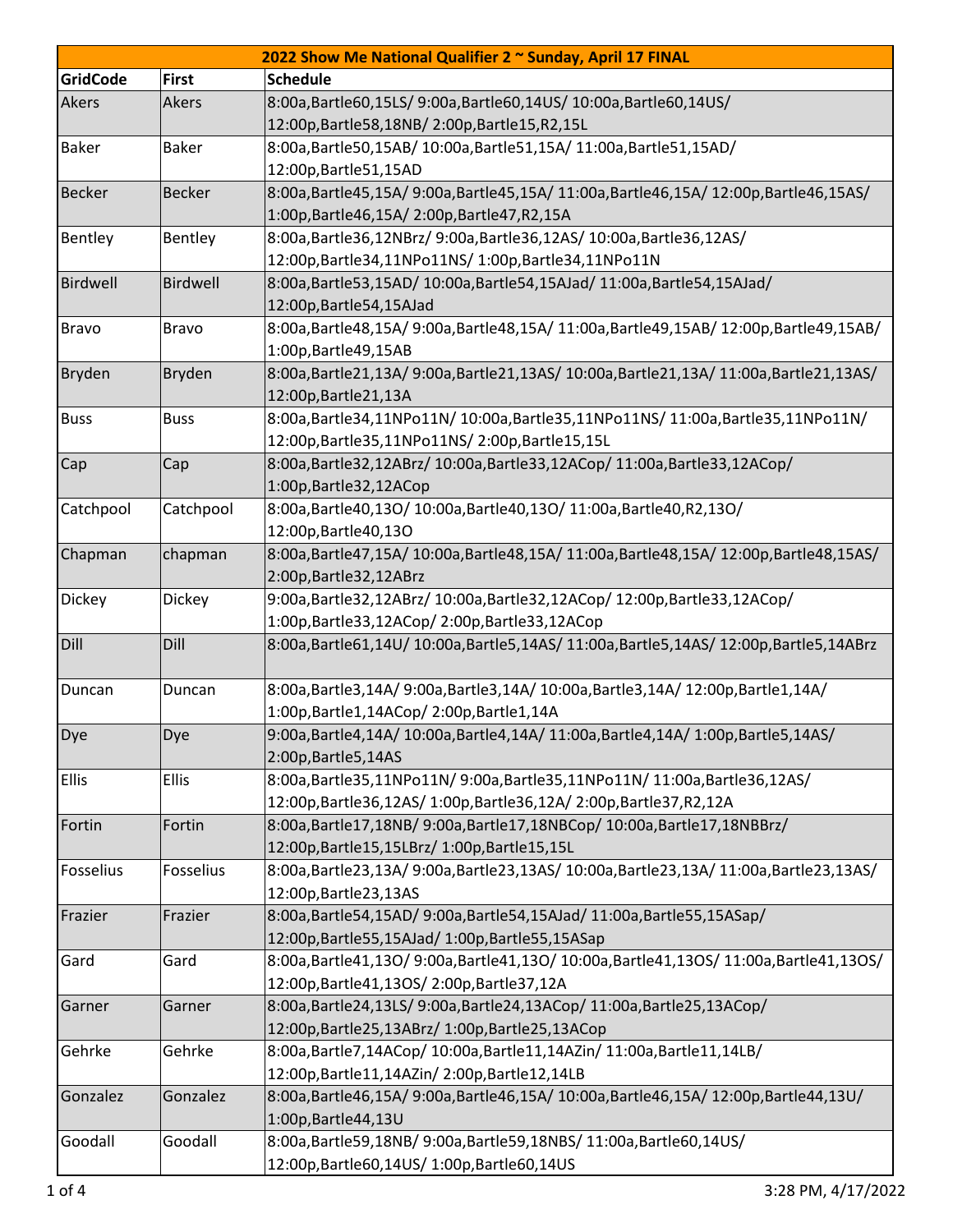| 2022 Show Me National Qualifier 2 ~ Sunday, April 17 FINAL |              |                                                                                                                                                  |  |  |  |
|------------------------------------------------------------|--------------|--------------------------------------------------------------------------------------------------------------------------------------------------|--|--|--|
| <b>GridCode</b>                                            | <b>First</b> | <b>Schedule</b>                                                                                                                                  |  |  |  |
| Gunter                                                     | Gunter       | 9:00a,Bartle37,12AS/ 10:00a,Bartle37,12AS/ 11:00a,Bartle37,12AS/ 1:00p,Bartle38,12N                                                              |  |  |  |
| Guo                                                        | Guo          | 8:00a, Bartle10, 14ANic/ 9:00a, Bartle10, 14ANic/ 10:00a, Bartle10, 14ANic/<br>11:00a, Bartle 10, 14ANic/ 12:00p, Bartle 10, 14ABrs              |  |  |  |
| Hernandez                                                  | Hernandez    | 9:00a,Bartle44,13US/10:00a,Bartle44,13U/11:00a,Bartle44,13US/1:00p,Bartle45,15A/<br>2:00p, Bartle 24, 13ACop                                     |  |  |  |
| Hiemke                                                     | Hiemke       | 8:00a,Bartle52,15A/ 9:00a,Bartle52,15A/ 10:00a,Bartle52,15A/ 12:00p,Bartle50,15AB                                                                |  |  |  |
| Holstine                                                   | Holstine     | 8:00a,Bartle6,14AS/9:00a,Bartle6,14ABrz/10:00a,Bartle6,14AS/12:00p,Bartle4,14ABrz/<br>1:00p, Bartle 4, 14ABrz/2:00p, Bartle 4, 14ABrz            |  |  |  |
| Hormazabal                                                 | Hormazabal   | 8:00a, Bartle 56, 15ASap/ 10:00a, Bartle 57, 15LS/ 11:00a, Bartle 57, 15LS                                                                       |  |  |  |
| Hupf                                                       | Hupf         | 9:00a, Bartle22, 13AS/ 10:00a, Bartle22, 13A/ 11:00a, Bartle22, 13AS/<br>1:00p, Bartle 24, 13ACop                                                |  |  |  |
| Hutson                                                     | Hutson       | 8:00a,Bartle49,15AB/ 9:00a,Bartle49,15AS/ 10:00a,Bartle49,15AB/<br>12:00p, Bartle47, 15AS/ 1:00p, Bartle47, 15AS/ 2:00p, Bartle47, 15A           |  |  |  |
| lehl                                                       | lehl         | 8:00a,Bartle2,14A/9:00a,Bartle2,14A/11:00a,Bartle3,14A/12:00p,Bartle3,14ABrz/<br>1:00p, Bartle 3, 14 ABrz                                        |  |  |  |
| Jett                                                       | Jett         | 8:00a, Bartle 55, 15ASap/ 9:00a, Bartle 55, 15ASap/ 10:00a, Bartle 55, 15ASap/<br>12:00p, Bartle 53, 15A                                         |  |  |  |
| Johannsen                                                  | Johannsen    | 8:00a, Bartle 37, 12NBrz/ 10:00a, Bartle 38, 12NBrz/ 11:00a, Bartle 38, 12NS/<br>12:00p, Bartle 38, 12NBrz                                       |  |  |  |
| Johnson                                                    | Johnson      | 9:00a,Bartle56,15ASap/ 10:00a,Bartle56,15ASap/ 12:00p,Bartle57,15LS/<br>1:00p, Bartle 57, 15LS                                                   |  |  |  |
| JohnstonJ                                                  | Johnston     | 8:00a,Bartle27,13LS/ 9:00a,Bartle27,13LS/ 11:00a,Bartle28,13L/ 12:00p,Bartle28,13LS/<br>1:00p, Bartle 53, 15A                                    |  |  |  |
| Keeney                                                     | Keeney       | 8:00a,Bartle44,13US/ 10:00a,Bartle45,15A/ 11:00a,Bartle45,15A/ 12:00p,Bartle45,15AS                                                              |  |  |  |
| KileyB                                                     | Kiley        | 8:00a, Bartle 38, 12NBrz/ 9:00a, Bartle 38, 12NBrz/ 11:00a, Bartle 39, 14UB/<br>12:00p, Bartle 39, 14 UB/ 1:00p, Bartle 39, 14 UB                |  |  |  |
| KileyS                                                     | Kiley        | 8:00a, Bartle12, 14AZin/ 9:00a, Bartle12, 14AZin/ 10:00a, Bartle12, 14AZin/<br>12:00p,Bartle7,14ABrs/ 1:00p,Bartle7,14ABrs/ 2:00p,Bartle7,14ABrs |  |  |  |
| Kirlin                                                     | Kirlin       | 8:00a, Bartle 25, 13LS/ 9:00a, Bartle 25, 13ACop/ 10:00a, Bartle 25, 13ABrz/<br>12:00p, Bartle 22, 13AS/ 1:00p, Bartle 22, 13AS                  |  |  |  |
| Knuth                                                      | Knuth        | 8:00a,Bartle20,13A/9:00a,Bartle20,13AS/10:00a,Bartle20,13A/12:00p,Bartle18,15LBrz/<br>1:00p, Bartle 18, 15LBrz                                   |  |  |  |
| Koch                                                       | Koch         | 8:00a,Bartle1,14A/10:00a,Bartle2,14A/11:00a,Bartle2,14A/12:00p,Bartle2,14A/<br>1:00p, Bartle 44, R2, 13U                                         |  |  |  |
| Kreul                                                      | Kreul        | 8:00a, Bartle 8, 14ACop/ 10:00a, Bartle 9, 14ANic/ 11:00a, Bartle 9, 14ANic/<br>1:00p, Bartle 8, 14 ABrs                                         |  |  |  |
| Krivohlavek                                                | Krivohlavek  | 9:00a,Bartle15,15L/ 10:00a,Bartle15,15LBrz/ 11:00a,Bartle15,15L/<br>1:00p, Bartle 16, 18NBBrz                                                    |  |  |  |
| Lopez                                                      | Lopez        | 8:00a, Bartle16, 18NB/ 9:00a, Bartle16, 18NBS/ 11:00a, Bartle17, 18NBS/<br>12:00p, Bartle 17, 18NBBrz/ 1:00p, Bartle 17, 18NBS                   |  |  |  |
| MahadevC                                                   | Mahadev      | 8:00a,Bartle62,15LCop/ 9:00a,Bartle62,15LCop/ 10:00a,Bartle62,15LCop/<br>11:00a, Bartle 62, 15LCop/ 12:00p, Bartle 62, 15LCop                    |  |  |  |
| MahadevP                                                   | Mahadev      | 8:00a,Bartle31,12NS/9:00a,Bartle31,12A/10:00a,Bartle31,12N/12:00p,Bartle29,13UB/<br>1:00p, Bartle 29, 13 UB                                      |  |  |  |
| Mahoney                                                    | Mahoney      | 9:00a,Bartle53,15AJad/ 10:00a,Bartle53,15AJad/ 11:00a,Bartle53,15AJad/<br>1:00p, Bartle 54, 15AJad                                               |  |  |  |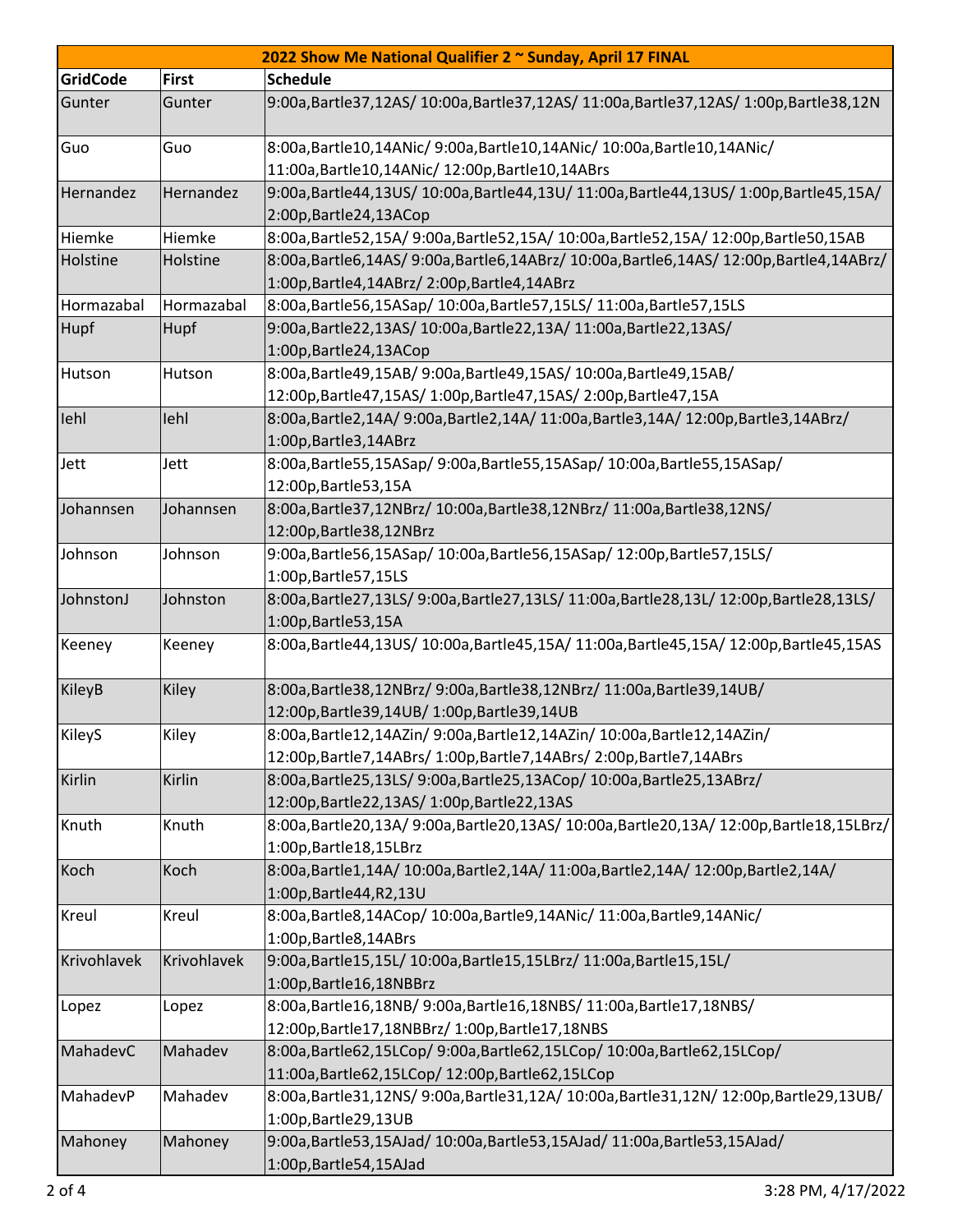| 2022 Show Me National Qualifier 2 ~ Sunday, April 17 FINAL |                      |                                                                                    |  |  |  |
|------------------------------------------------------------|----------------------|------------------------------------------------------------------------------------|--|--|--|
| <b>GridCode</b>                                            | <b>First</b>         | <b>Schedule</b>                                                                    |  |  |  |
| Marcelino                                                  | Marcelino            | 8:00a,Bartle28,14LB/9:00a,Bartle28,13L/10:00a,Bartle28,13L/12:00p,Bartle26,13ABrz/ |  |  |  |
|                                                            |                      | 1:00p, Bartle 26, 13ABrz/ 2:00p, Bartle 26, 13ABrz                                 |  |  |  |
| Martin                                                     | Martin               | 9:00a,Bartle34,11NPo11N/10:00a,Bartle34,11NPo11NS/11:00a,Bartle34,11NPo11N/        |  |  |  |
|                                                            |                      | 1:00p, Bartle 35, 11NPo 11NS                                                       |  |  |  |
| Matos                                                      | <b>Matos Torres</b>  | 8:00a,Bartle22,13A/ 10:00a,Bartle24,13LS/ 11:00a,Bartle24,13ACop/                  |  |  |  |
|                                                            |                      | 12:00p, Bartle 24, 3ABrz/ 2:00p, Bartle 1, R2, 14A                                 |  |  |  |
| Mercado                                                    | Mercado              | 9:00a,Bartle47,15A/ 10:00a,Bartle47,15A/ 11:00a,Bartle47,15A/ 1:00p,Bartle48,15AS/ |  |  |  |
|                                                            | Rivera               | 2:00p, Bartle 48, 15AS                                                             |  |  |  |
| Munsterman                                                 | Munsterman           | 8:00a,Bartle5,14AS/9:00a,Bartle5,14ABrz/11:00a,Bartle6,14AS/12:00p,Bartle6,14ABrz/ |  |  |  |
|                                                            |                      | 1:00p, Bartle6, 14AS                                                               |  |  |  |
| <b>Myers</b>                                               | <b>Myers</b>         | 9:00a,Bartle29,13UB/10:00a,Bartle29,13UB/11:00a,Bartle29,13UB/1:00p,Bartle30,12A   |  |  |  |
|                                                            |                      |                                                                                    |  |  |  |
| Nicholson                                                  | Nicholson            | 8:00a,Bartle43,14O/9:00a,Bartle43,14O/10:00a,Bartle43,14OS/11:00a,Bartle43,14OS/   |  |  |  |
|                                                            |                      | 12:00p, Bartle 43, 140S                                                            |  |  |  |
| Ortiz                                                      | Ortiz Boria          | 9:00a, Bartle 18, 15L/ 10:00a, Bartle 18, 15LBrz/ 11:00a, Bartle 18, 15L/          |  |  |  |
|                                                            |                      | 1:00p, Bartle 19, 18NBCop                                                          |  |  |  |
| Perez                                                      | Perez-               | 9:00a, Bartle42, 140/10:00a, Bartle42, 140/11:00a, Bartle42, R2, 140/              |  |  |  |
|                                                            | Marrero              | 12:00p, Bartle 42, 140                                                             |  |  |  |
| RiveraJoel                                                 | Rivera               | 8:00a,Bartle13,14L/10:00a,Bartle14,14LB/11:00a,Bartle14,14L/1:00p,Bartle13,14L     |  |  |  |
| RiveraJorge                                                | Rivera               | 8:00a, Bartle 58, 18NB/ 10:00a, Bartle 59, 18NBBrz/ 11:00a, Bartle 59, 18NBS/      |  |  |  |
|                                                            |                      | 12:00p, Bartle 59, 18NBCop                                                         |  |  |  |
| RiveraM                                                    | <b>Rivera Nieves</b> | 8:00a,Bartle51,15A/9:00a,Bartle51,15A/11:00a,Bartle52,15AD/12:00p,Bartle52,15AD/   |  |  |  |
|                                                            |                      | 1:00p, Bartle 52, 15AD                                                             |  |  |  |
| Routsong                                                   | Routsong             | 8:00a, Bartle19, 18NBS/ 9:00a, Bartle19, 18NBCop/ 11:00a, Bartle20, 13AS/          |  |  |  |
|                                                            |                      | 12:00p, Bartle 20, 13A / 1:00p, Bartle 20, 13A                                     |  |  |  |
| Salmen                                                     | Salmen               | 9:00a, Bartle50, 15AS/ 10:00a, Bartle50, 15AB/ 11:00a, Bartle50, 15AB/             |  |  |  |
|                                                            |                      | 1:00p, Bartle 51, 15AD/2:00p, Bartle 51, 15AD                                      |  |  |  |
| Scannell                                                   | Scannell             | 8:00a,Bartle57,15LS/ 9:00a,Bartle57,15LS/ 11:00a,Bartle56,15ASap/                  |  |  |  |
|                                                            |                      | 12:00p, Bartle 56, 15A                                                             |  |  |  |
| Sepulveda                                                  | Sepulveda            | 9:00a, Bartle 58, 18NBS/ 10:00a, Bartle 58, 18NBBrz/ 11:00a, Bartle 58, 18NB/      |  |  |  |
|                                                            |                      | 12:00p, Bartle 58, R2, 18NB                                                        |  |  |  |
| <b>Sharples</b>                                            | Sharples             | 8:00a, Bartle11, 14AZin/ 9:00a, Bartle11, 14AZin/ 11:00a, Bartle12, 14LB/          |  |  |  |
|                                                            |                      | 12:00p, Bartle12, 14AZin/ 1:00p, Bartle12, 14LB                                    |  |  |  |
| Shrum                                                      | Shrum                | 8:00a,Bartle30,12NS/9:00a,Bartle30,12A/11:00a,Bartle31,12A/12:00p,Bartle31,12A/    |  |  |  |
|                                                            |                      | 1:00p, Bartle 31, 12N                                                              |  |  |  |
| Snider                                                     | snider               | 9:00a,Bartle7,14ABrs/ 10:00a,Bartle7,14ACop/ 11:00a,Bartle7,14ACop/                |  |  |  |
|                                                            |                      | 1:00p, Bartle 11, 14AZin                                                           |  |  |  |
| Stanley                                                    | Stanley              | 8:00a, Bartle 4, 14A                                                               |  |  |  |
| Stejskal                                                   | Stejskal             | 9:00a,Bartle40,13O/10:00a,Bartle40,R2,13O/11:00a,Bartle40,13O/                     |  |  |  |
|                                                            |                      | 12:00p, Bartle 40, R2, 130                                                         |  |  |  |
| <b>Sullins</b>                                             | <b>Sullins</b>       | 8:00a, Bartle26, 14LB/ 10:00a, Bartle27, 13LS/ 11:00a, Bartle27, 13ACop            |  |  |  |
| Swift                                                      | Swift                | 8:00a, Bartle39, 14UB/ 9:00a, Bartle39, 14UB/ 10:00a, Bartle39, 14UB/              |  |  |  |
|                                                            |                      | 12:00p, Bartle 37, 12AS/ 1:00p, Bartle 37, 12AS                                    |  |  |  |
| Thomas                                                     | Thomas               | 8:00a, Bartle15, 15L/10:00a, Bartle16, 18NBBrz/11:00a, Bartle16, 18NB/             |  |  |  |
|                                                            |                      | 12:00p,Bartle16,18NBBrz/ 1:00p,Bartle15,R2,15L                                     |  |  |  |
| Waddell                                                    | Waddell              | 8:00a,Bartle14,14L/9:00a,Bartle14,14LS/11:00a,Bartle13,14L/12:00p,Bartle13,14LS/   |  |  |  |
|                                                            |                      | 1:00p, Bartle 13, R2, 14L                                                          |  |  |  |
| Waldman                                                    | Waldman              | 9:00a,Bartle61,14U/10:00a,Bartle61,14U/11:00a,Bartle61,14U/12:00p,Bartle61,14U     |  |  |  |